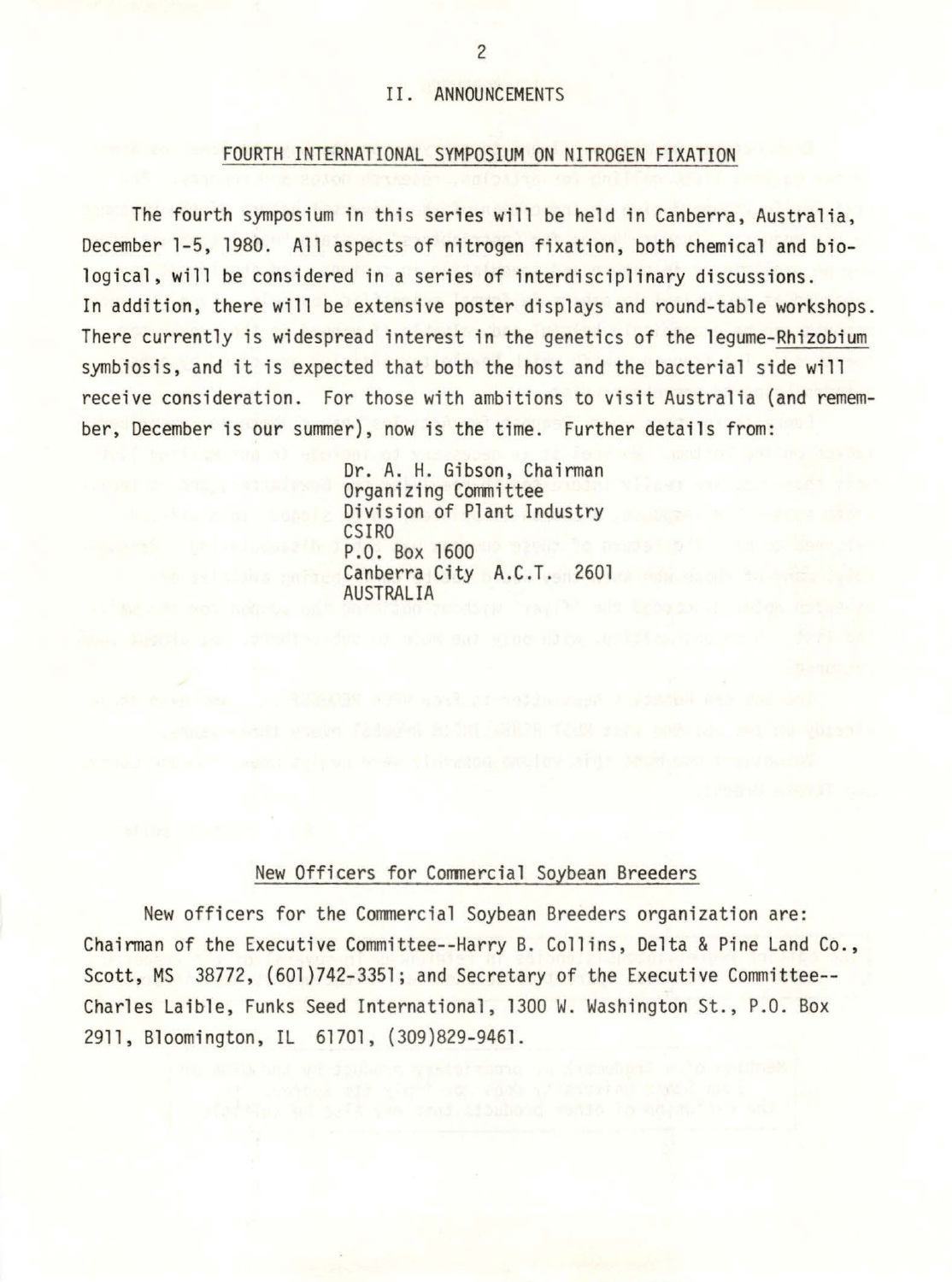## SOYBEAN RUST NEWSLETTER

The third volume of the Soybean Rust Newsletter is being published by International Working Group on Soybean Rust and will be available in April 1980. Single copies of the newsletter can be obtained free by writing to:

> Mr. S. Shanmugasundaram Secretary, IWGSR AVRDC, P.O. Box 42 Shanhua, Tainan 741, Taiwan REPUBLIC of CHINA

### Request for contributions to the fourth issue of "Soybean Rust Newsletter"

Research articles, reports, notes, announcement of resistant or tolerant germplasm, and any other news item related to soybean rust are requested, and they will be accepted until November 1980. Address all correspondence regarding the SRN to the above address.

#### Rules for contributions

- l) Information in the SRN will be informal to stimulate the exchange of ideas and information among soybean rust scientists. SRN articles may be preliminary in nature and speculative in content, and should not be regarded as equivalent to papers published in formal scientific journals. Even so, such reports can be very valuable and helpful, if viewed in the proper perspective. Data presented in the SRN are not to be used in other publications without the consent of the respective authors.
- 2) Contributions should be in English, typed double spaced on  $8\frac{1}{2}$ " by 11" pages. You may send as many separate contributions as you wish. Send two copies for each article.
- 3) Correspondence regarding an article should be on a separate page.
- 4) Photographs should be glossy black/white prints of high quality with good dark and light contrasts. Drawings for graphs and charts should be prepared with India ink on good quality tracing paper. Typewritten matter is not usually acceptable on graphs and charts. A good size for photographs is 5" by 7" and drawings is what will fit on an  $8\frac{1}{2}$ " by 11" page.
- 5) Except for possible minor editing, manuscripts will be published as received from contributors.